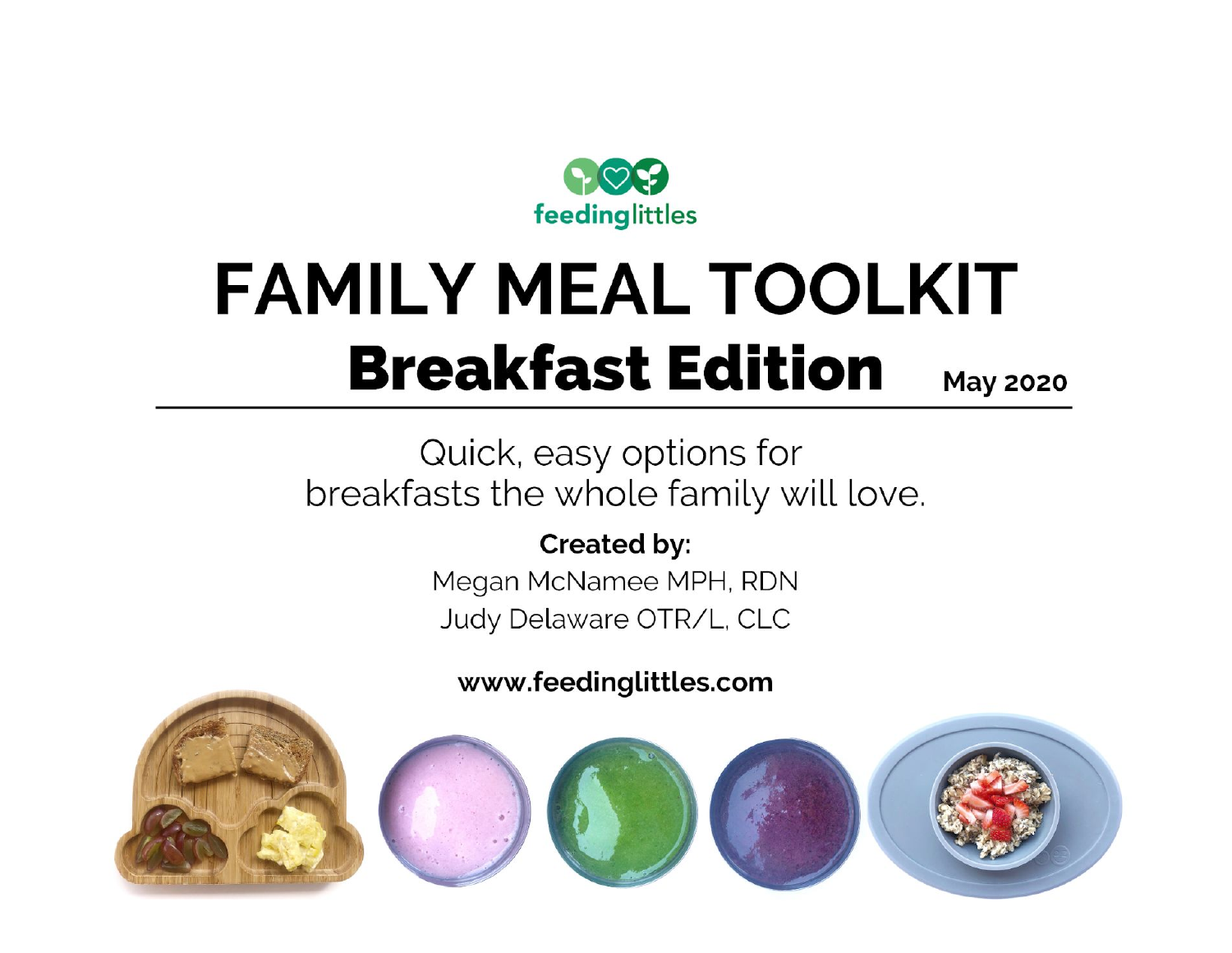# Welcome!

Breakfast can be a challenging meal. Everyone is hungry, and we tend to get in a rut and make the same things over and over again. We hope this Family Meal Toolkit will inspire you to try something different and give you new ideas to help you use some of the foods you have on hand. Head here to check out our [Dinner Toolkit](https://www.feedinglittles.com/blog/free-family-meal-toolkit-dinner-edition)!

This Toolkit includes a bunch of easy options for that first meal of the day, including simple ways to mix up your standard breakfasts, smoothie ideas, muffins and baked goods, and allergy-friendly options. Don't forget that breakfast doesn't have to be "breakfast foods" (as defined by your culture) – leftovers or a sandwich count, too!

In this Toolkit, you'll find general modifications for babies, toddlers, and older kids based on what we teach in our [online courses](http://feedinglittles.com/). You know your kiddo best – modify foods based on what feels right to you. Additionally, **check labels carefully if modifying for food allergies.**

For each breakfast, aim to serve something with a little protein/fat + at least one fruit or veggie + a whole grain. Protein/fat can be found in nut/seed butters, eggs, milk, yogurt, etc. This Toolkit will also help you navigate breakfast if your child has a food allergy.

Sending you love now and always,

Megan, Judy, and the Feeding Littles Team May 2020

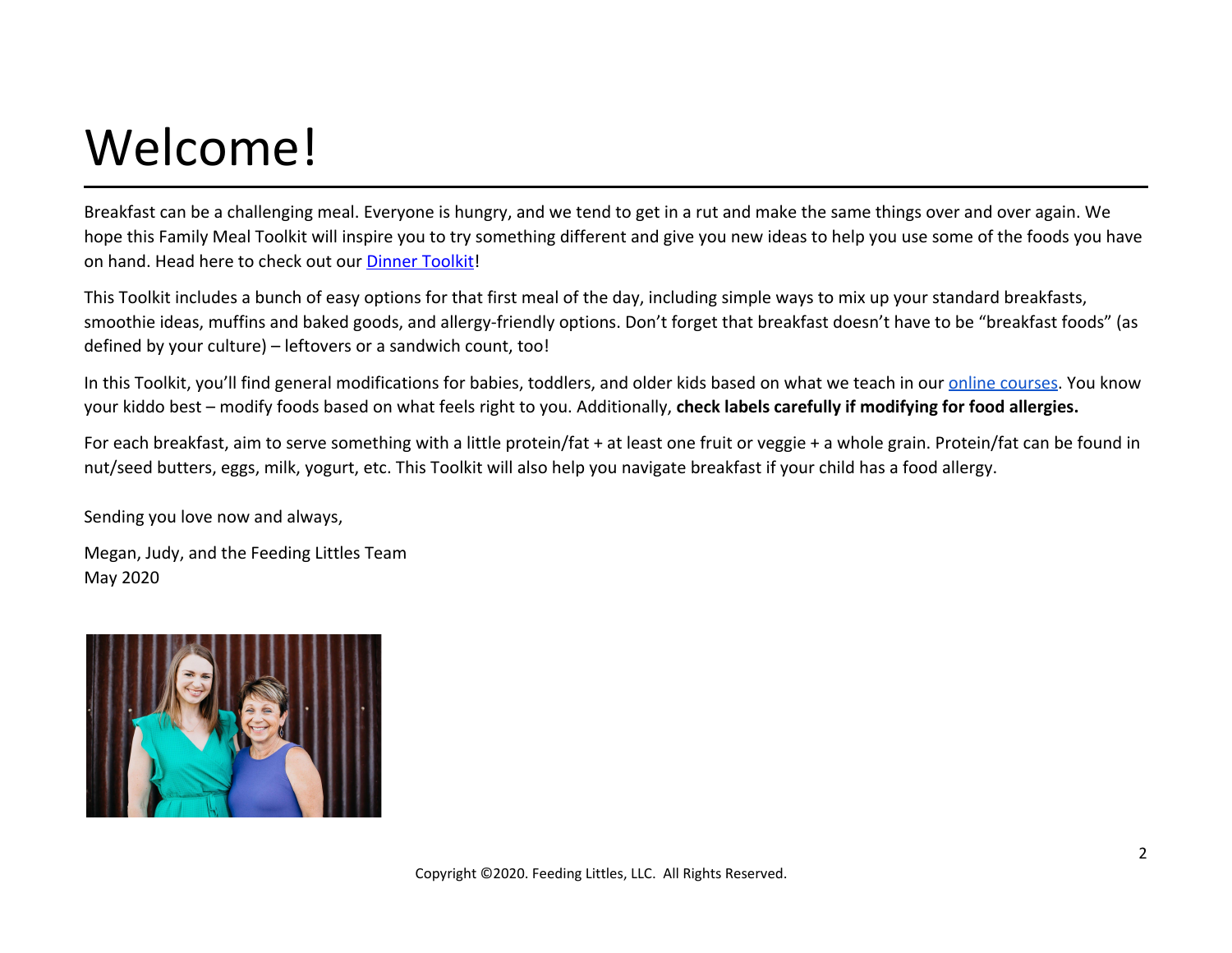# Table of Contents

## **Breakfast ideas:**

| Toast (or other base) + toppings |   |
|----------------------------------|---|
| Oatmeal                          |   |
| Eggs                             |   |
| Yogurt                           |   |
| <b>Muffins</b>                   | 8 |
| Pancakes                         |   |
| Smoothies                        |   |

Instead of creating a separate "I Can't Even" meal section like we did in the Dinner Toolkit, we added easy "I Can't Even" meal ideas at the bottom of each section.

**Allergies or intolerances?** Look for the modifications within each table! If we don't offer a modification for an allergy, it's only because it wasn't listed in the recipe or we're not sure how modifications could affect the final product.

Finally, this Toolkit contains links to various blogs and websites. While we love the recipes, we do not necessarily align with the opinions on all of these sites, especially when it comes to nutrition and how they define "healthy eating."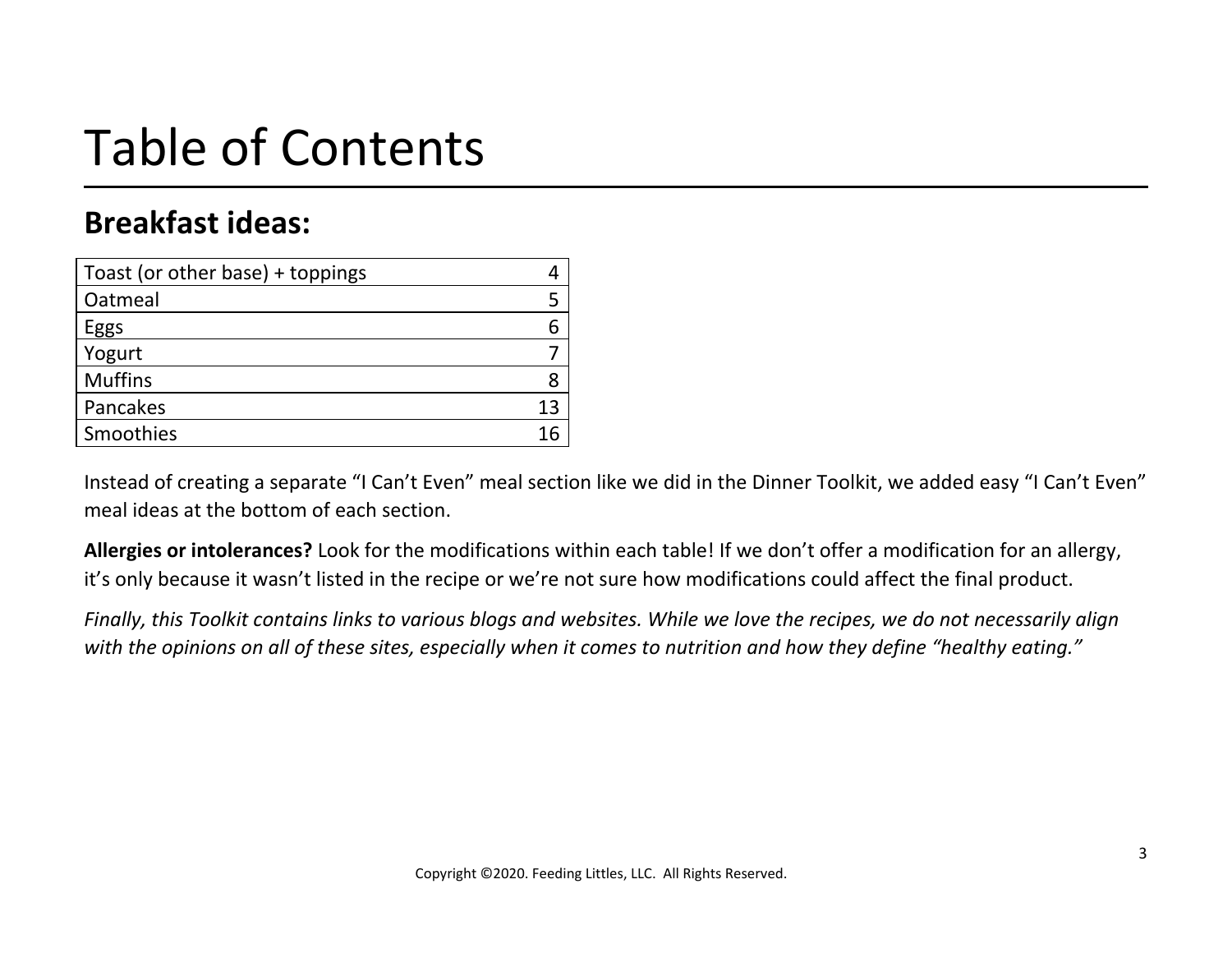#### **Breakfast #1: Toast (or other bread base) + toppings**

**Why we love it:** Whole grain bread products with toppings are an easy option for busy mornings or kids that need to eat NOW. You can try so many different combinations and can cut it into different shapes (halves, wedges, small pieces) to offer even more variety and make it more appealing to your kiddo.

**Whole grain bread ideas:** toast, English muffin, tortilla, bagel, from frozen waffle or pancake, rice cake, and French toast.

**Topping ideas:** nut or seed butter (almond butter, sunflower seed butter, peanut butter), cream cheese, butter, smashed avocado, scrambled or hard boiled egg, fruit (smashed berries, sliced banana, applesauce), shredded coconut, jelly, and hummus.

#### **Examples:**

- Toasted whole wheat English muffin + almond butter + smashed raspberries
- $\bullet$  Rice cake + peanut butter + chopped banana
- Tortilla rolled up with smashed avocado + scrambled egg
- Whole wheat bagel + cream cheese + sliced strawberries

| <b>Top 8 Allergens</b>                        | <b>Pantry Ingredients</b> | <b>Perishable Ingredients</b>                                                   | Side dish/pairing options                                     |  |
|-----------------------------------------------|---------------------------|---------------------------------------------------------------------------------|---------------------------------------------------------------|--|
| Wheat (sub for gluten-free                    | Bread                     | Frozen waffles                                                                  | Add a side of fruit if not serving fruit                      |  |
| bread base)                                   | English muffins           | Frozen pancakes                                                                 | on top of the toast.                                          |  |
| Soy may be in bread base                      | Tortilla                  | Nut/seed butter                                                                 |                                                               |  |
| Toppings - modify for allergies               | Bagel                     | Cream cheese, cheese                                                            |                                                               |  |
|                                               | Rice cake                 | <b>Butter</b>                                                                   |                                                               |  |
|                                               | Nut/seed butter           | Avocado                                                                         |                                                               |  |
|                                               | Applesauce                | Eggs                                                                            |                                                               |  |
|                                               | Shredded coconut          | Fresh fruit                                                                     |                                                               |  |
|                                               | Jelly                     | <b>Hummus</b>                                                                   |                                                               |  |
| Serving suggestions for babies (6-12 months): |                           |                                                                                 | Serving suggestions for toddlers and older kids (12+ months): |  |
| • Cut into strips and serve with toppings.    |                           | Serve as strips, halves, or cut into smaller pieces with toppings.<br>$\bullet$ |                                                               |  |
|                                               |                           |                                                                                 | If your child is overwhelmed by the toppings, serve them on   |  |
|                                               |                           |                                                                                 | the side and have your kiddo construct their own toast.       |  |
| "I Can't Even" Ideas:                         |                           |                                                                                 |                                                               |  |

- Toast + peanut butter + banana
- Bagel + cream cheese + jarred drained peaches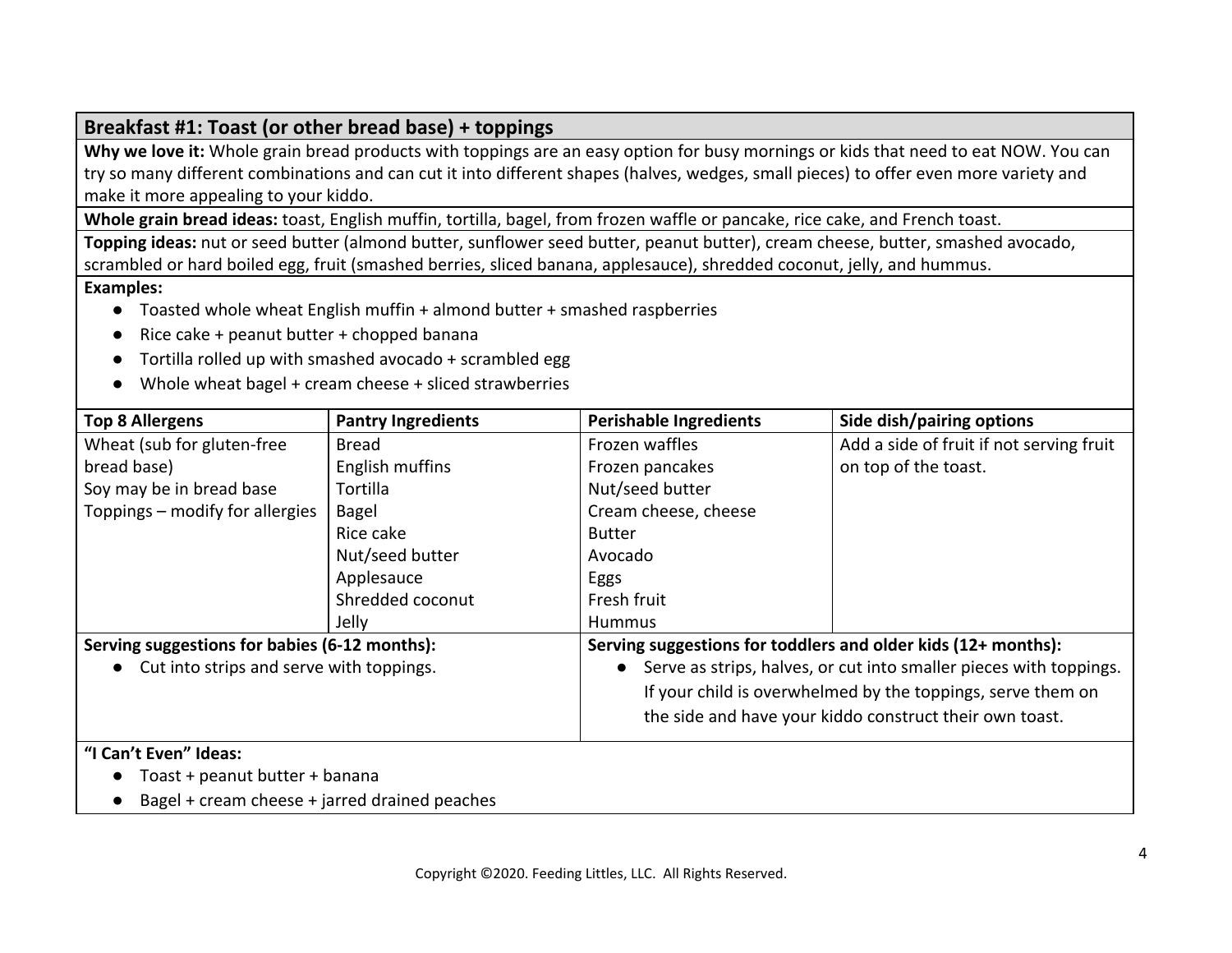#### **Breakfast #2: Oatmeal**

**Why we love it:** Oatmeal is an inexpensive and quick morning option. Add some protein and fat to oatmeal to give it more staying power. Oatmeal on its own or even with fruit, may not feel satisfying for more than an hour or two.

**Protein/fat options:** nut/seed butter, crushed nuts, chia seeds, hemp hearts, milk (cow's milk, alternative milk, breast milk, formula), shredded coconut, and coconut oil. You could also add a few egg whites at the end of cooking/microwaving – it will cook in the oatmeal.

**What kind of oatmeal?** Try old fashioned, quick cooking, and steel cut oats. They're all great! Also consider other types of hot cereal like cream of wheat, buckwheat, quinoa, and millet hot cereal.

**What other mix-ins could we add? Fruit:** berries (fresh or frozen), shredded apple, shredded pear, soft raisins or cranberries, banana, peaches, pear, and leftover puree. **Sweeteners:** honey if >1, maple syrup, and brown sugar. **Spices:** cinnamon and pumpkin pie spice.

| <b>Top 8 Allergens</b>                                  | <b>Pantry Ingredients</b>       | <b>Perishable Ingredients</b>                            | Side dish/pairing options                                     |  |
|---------------------------------------------------------|---------------------------------|----------------------------------------------------------|---------------------------------------------------------------|--|
| Depends on toppings                                     | Oats or other hot cereal        | Milk or milk alternative                                 | This is a complete meal, but you can                          |  |
|                                                         | Nut/seed butter or crushed nuts | Eggs                                                     | always serve it with a smoothie,                              |  |
|                                                         | Chia/hemp seeds                 | Fruit                                                    | eggs, or additional fruit.                                    |  |
|                                                         | Sweetener                       |                                                          |                                                               |  |
|                                                         | Cinnamon                        |                                                          |                                                               |  |
|                                                         | Dried fruit                     |                                                          |                                                               |  |
|                                                         | Pumpkin pie spice               |                                                          |                                                               |  |
|                                                         | Fruit puree                     |                                                          |                                                               |  |
| Serving suggestions for babies (6-12 months):           |                                 |                                                          | Serving suggestions for toddlers and older kids (12+ months): |  |
| Serve on loaded spoons or in a bowl on your baby's high |                                 | Toddler not interested in oatmeal? Offer it to them in a |                                                               |  |
| chair tray.                                             |                                 |                                                          | unique container like a measuring cup, mug, or mini bowl.     |  |
|                                                         |                                 |                                                          | See if they'll scoop the oatmeal from one container to        |  |
|                                                         |                                 | another.                                                 |                                                               |  |

#### **"I Can't Even" Ideas:**

- Make a big batch of oatmeal, store in fridge and reheat it to make mornings easier. Just add mix-ins and fruit.
- Try [overnight crockpot oats](https://www.wellplated.com/overnight-steel-cut-oats/), instant oatmeal that you just add hot water to or [baked oatmeal](https://cookieandkate.com/baked-oatmeal-recipe/) that can be made in advance.
- Tasty, easy combos:
	- o Cook with milk, then add shredded apple toward the end of cooking. Stir in cinnamon and sweetener (optional).
	- o Cook oatmeal with milk or water. Stir in almond butter and chopped banana. If desired, add mini chocolate chips.
	- o Cook oatmeal in milk or water. Stir in blueberries, chia seeds, and sweetener (if preferred).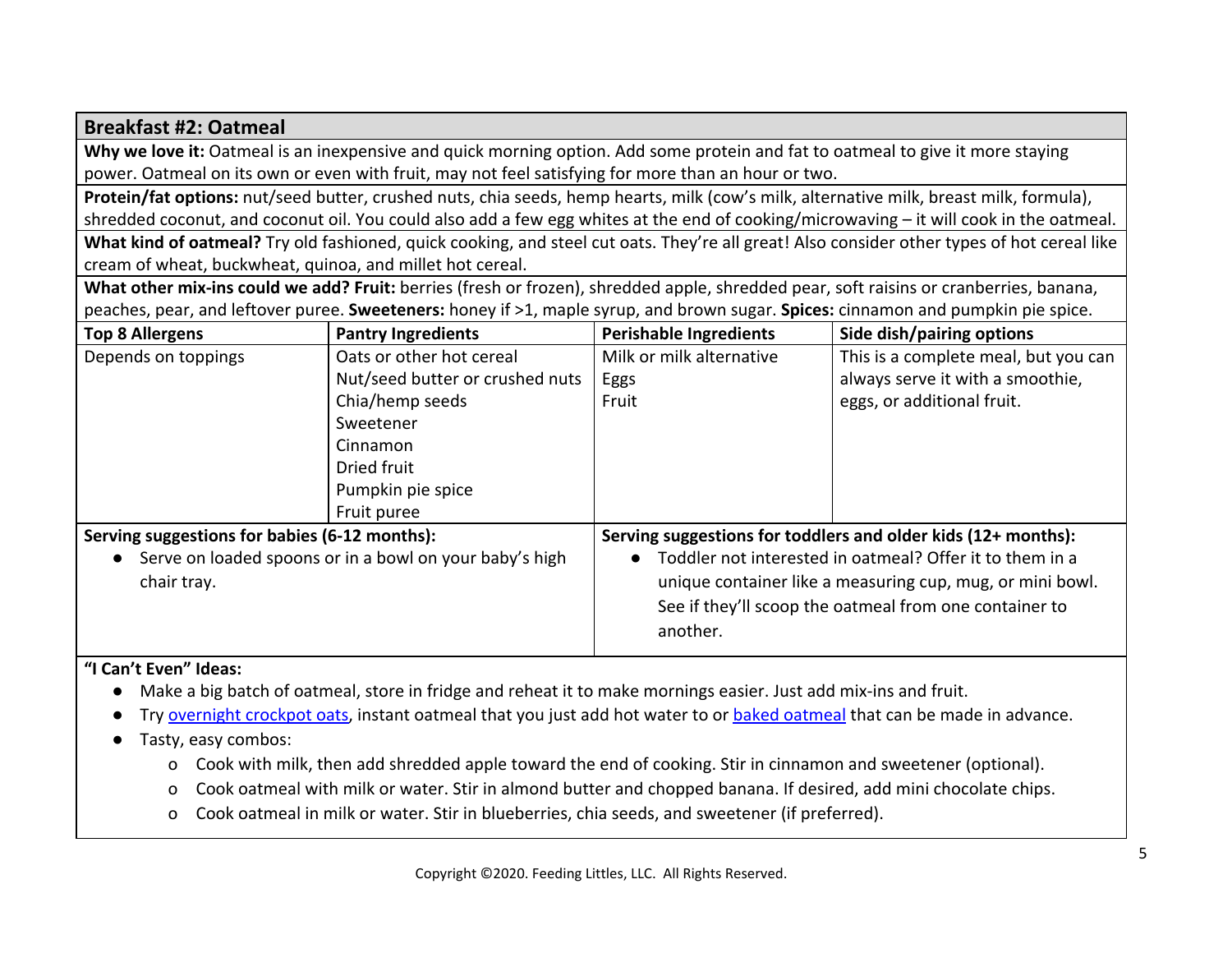#### **Breakfast #3: Eggs**

Why we love it: Eggs are one of the most versatile foods we eat! They offer protein, nutrients, and brain-building fat, plus there are so many ways to enjoy them.

| <b>Cooking options:</b> |                                                      |
|-------------------------|------------------------------------------------------|
| Scrambled               | • Egg in a hole $-$ flip to cook egg more thoroughly |
| Fried                   | <b>French toast</b>                                  |
| <b>Hard boiled</b>      | Over medium/hard                                     |
| <b>Omelet</b>           | Deviled egg                                          |
| <b>Egg muffins</b>      | <b>Hash</b>                                          |
|                         |                                                      |

**Add-ins:** Eggs are a great way to add veggies to your family's diet. Sauté fresh or frozen veggies until warmed through, then add eggs for a veggie scramble or use veggies in an omelet. Cheese, ham, or bacon can also be fun additions – if using these meats, look for no nitrates/nitrites added. Serve with salsa, avocado, pico de gallo, or ketchup.

#### **How can I add more calories to eggs for kiddos who need them?**

- Add heavy cream to scrambled eggs before you cook them.
- Cook eggs in extra butter or oil.
- Add cheese at the end of cooking.

| <b>Top 8 Allergens</b>                        | <b>Pantry Ingredients</b> | <b>Perishable Ingredients</b>                                 | Side dish/pairing options                                     |  |
|-----------------------------------------------|---------------------------|---------------------------------------------------------------|---------------------------------------------------------------|--|
| Eggs                                          | Olive oil                 | Milk or milk alternative (for                                 | Add fruit and toast if desired.                               |  |
|                                               | Avocado oil               | scrambled eggs, can also use                                  |                                                               |  |
|                                               | <b>Bread</b>              | water)                                                        |                                                               |  |
|                                               | Salt/pepper               | <b>Butter</b>                                                 |                                                               |  |
|                                               |                           | Mayo/mustard (deviled eggs)                                   |                                                               |  |
| Serving suggestions for babies (6-12 months): |                           | Serving suggestions for toddlers and older kids (12+ months): |                                                               |  |
| Serve eggs or egg products as strips.         |                           |                                                               | Kiddo not into eggs? Try egg in a hole or French toast first. |  |
|                                               |                           | These can help kiddos learn to love eggs!                     |                                                               |  |

#### **"I Can't Even" Ideas:**

- Premade hard boiled egg + toast with butter + applesauce
- Premade (reheated) egg muffin + raspberries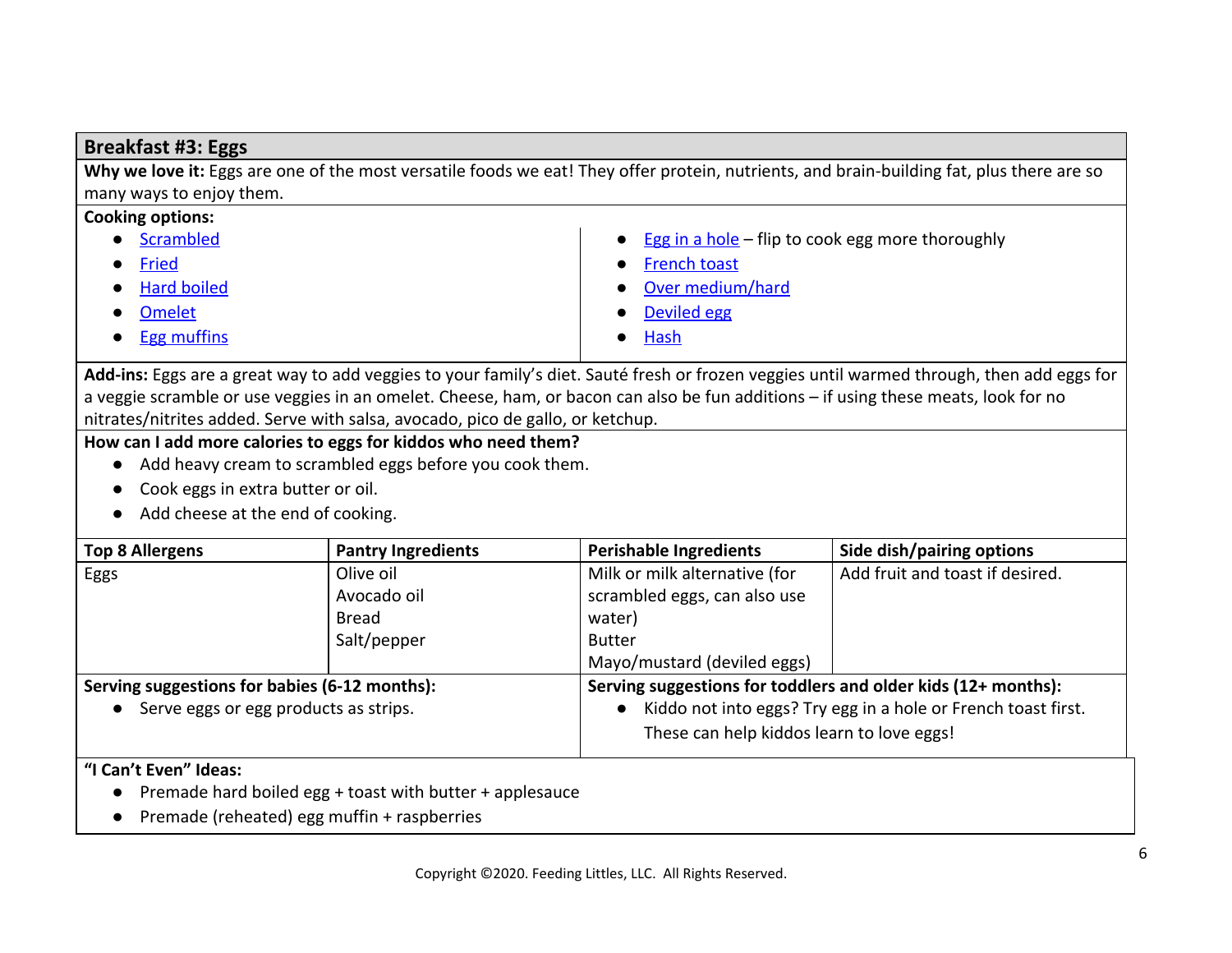#### **Breakfast #4: Yogurt**

**Why we love it:** Yogurt is a fun food for babies and kids to eat. It can be messy and offer some good sensory play – it may not be the food you serve on a busy morning, but it's a great option to add to your rotation. Dairy-free? Check out [this post](https://www.feedinglittles.com/blog/yogurt-buying-guide-unsweetened-yogurts) for non-dairy options.

**What kind of yogurt?** We recommend unsweetened/plain full-fat yogurt for babies. (Try to avoid low-fat or nonfat yogurt – kids need fat for brain growth and development). Many babies love unsweetened yogurt and don't know that it can be sweetened! Eventually you might sweeten their yogurt once they learn about other flavors. For more on our favorite yogurt brands, check out [this post.](https://www.feedinglittles.com/blog/yogurt-buying-guide-unsweetened-yogurts)

**What about Greek yogurt?** Greek yogurt is strained differently than "traditional" yogurt so it is thicker and tangier – more protein, too!

**Do I need to buy baby yogurt?** Baby yogurt is generally sweetened full-fat yogurt in smaller containers, and it's usually more expensive. There's nothing special or "infant specific" to it except the fact that it's full-fat. You can buy it if you like – just realize you don't need to!

#### **Yogurt topping ideas:**

- Peaches, pears
- **Berries**
- **Bananas**
- **Coconut flakes**
- O's cereal or other cereal
- Chocolate chips
- Finely crushed nuts
- Stir in peanut butter (great for PB exposure for babies)
- Orange segments or mandarins
- Drizzle of honey (12+ months) or other sweetener

| <b>Top 8 Allergens</b>                         | <b>Pantry Ingredients</b> | <b>Perishable Ingredients</b>                                         | Side dish/pairing options                               |  |
|------------------------------------------------|---------------------------|-----------------------------------------------------------------------|---------------------------------------------------------|--|
| Dairy (use alternative yogurt if               | Coconut flakes            | Peaches, pears                                                        | Serve with dry cereal if desired.                       |  |
| needed)                                        | O's cereal                | <b>Berries</b>                                                        | Full-fat yogurt $+$ fruit can be                        |  |
|                                                | Chocolate chips           | <b>Bananas</b>                                                        | considered a complete meal since it                     |  |
|                                                | Crushed nuts              | Orange segments, mandarins                                            | has protein + fat and carbohydrate                      |  |
|                                                | Peanut butter             |                                                                       | from the fruit/yogurt.                                  |  |
|                                                | Honey, sweetener          |                                                                       |                                                         |  |
| Serving suggestions for babies (6-12 months):  |                           | Serving suggestions for toddlers and older kids (12+ months):         |                                                         |  |
| Serve on loaded spoons or in a bowl to babies. |                           | Serve with spoons, spatulas, or other fun serving items.<br>$\bullet$ |                                                         |  |
|                                                |                           | $\bullet$                                                             | Let your toddler get messy and self-feed when possible. |  |

#### **"I Can't Even" Ideas:**

- $\bullet$  Yogurt + dry cereal + berries
- Use yogurt as a fruit dip and pair with half an English muffin.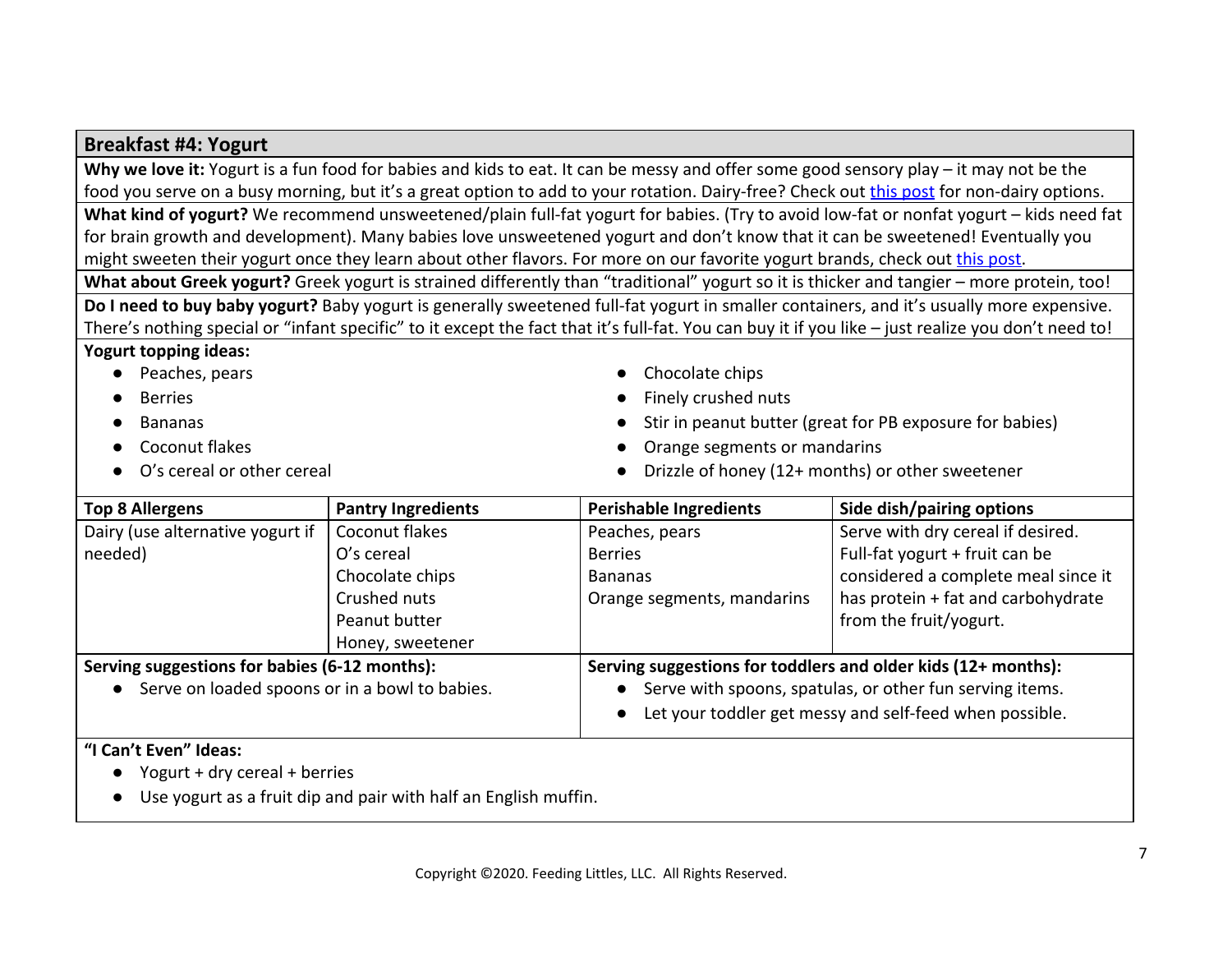### **Breakfast #5: Muffins**

Muffins and other baked goods are an easy breakfast option that many kids love. They're the ultimate "I Can't Even" breakfast if you double the batch and make them ahead to freeze for future meals – just thaw in the fridge, top with butter or nut butter, and pair with some fruit! There are so many types of muffins and breakfast breads – we included a wide variety here to satisfy different tastes and dietary needs.

Note: while we think [sugar can play a role in your kid's diet](https://www.feedinglittles.com/blog/how-to-stress-less-about-sugar), we do know that some parents choose to serve lower sugar options at breakfast. That's why we've notated which recipes may have more or less added sugar. **This is not to make you crazy about sugar – it's just to fulfill the needs of the wide variety of clients we serve.**

*Can babies have muffins?* **Yes!** Many of the options in the chart have no added sugar if you're not quite ready to serve sugar to your child. You can add butter or coconut oil as a topping for some extra fat and calories for growth.

| <b>Muffins</b>              |                             |                         |                           |                               |
|-----------------------------|-----------------------------|-------------------------|---------------------------|-------------------------------|
| <b>Recipe</b>               | <b>Notes</b>                | <b>Top 8 Allergens</b>  | <b>Pantry Ingredients</b> | <b>Perishable Ingredients</b> |
| Banana Muffins by She       | This muffin is egg-free. If | Wheat (sub with         | Flour                     | Banana                        |
| <b>Likes Food</b>           | you want to use an egg,     | gluten-free all purpose | Vanilla extract           | Almond milk (or milk of       |
|                             | add it in place of the      | flour)                  | Coconut oil               | choice)                       |
|                             | flax. No added sugar. It's  | Tree nut (use another   | Almond extract            |                               |
|                             | an awesome way to use       | milk besides almond     | Baking soda               |                               |
|                             | up overripe bananas,        | milk)                   | Cinnamon                  |                               |
|                             | too!                        |                         | Ground flaxseed           |                               |
|                             |                             |                         | Salt                      |                               |
| <b>Blueberry Muffins by</b> | Can be made with            | Wheat                   | White whole wheat flour   | Milk                          |
| <b>Well Plated</b>          | frozen or fresh             | Dairy (sub with         | <b>Oats</b>               | <b>Butter</b>                 |
|                             | blueberries.                | alternative milk)       | Brown sugar               | Eggs                          |
|                             |                             | Eggs (sub with flax     | Baking powder             | <b>Blueberries</b>            |
|                             |                             | eggs)                   | Cinnamon                  |                               |
|                             |                             |                         | Salt                      |                               |
|                             |                             |                         | Vanilla extract           |                               |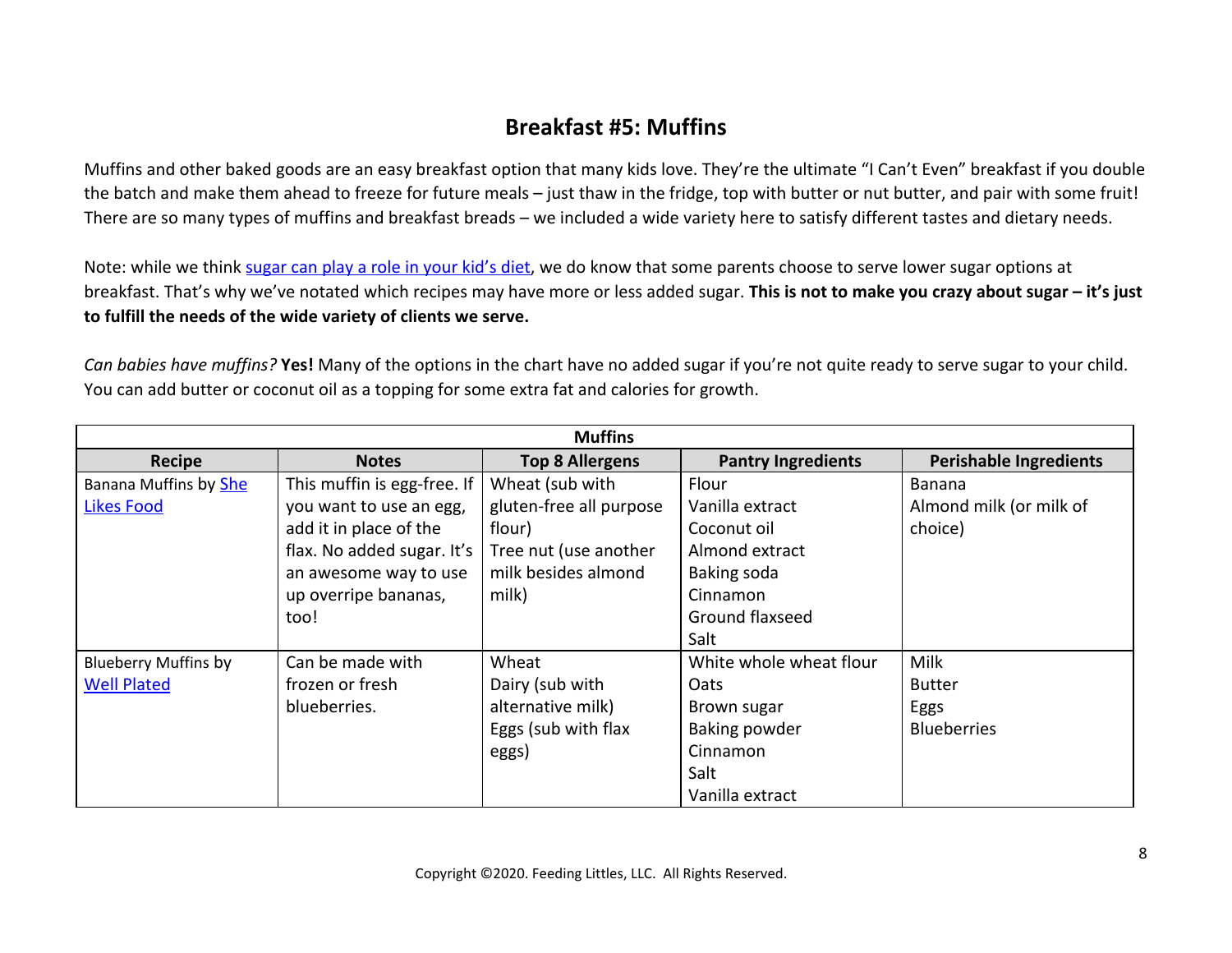| <b>Recipe</b>                 | <b>Notes</b>              | <b>Top 8 Allergens</b>   | <b>Pantry Ingredients</b>  | <b>Perishable Ingredients</b> |
|-------------------------------|---------------------------|--------------------------|----------------------------|-------------------------------|
| <b>Coconut Almond Paleo</b>   | These coconut almond      | Egg                      | Coconut oil                | <b>Bananas</b>                |
| <b>Breakfast Muffins by</b>   | muffins have an           | Tree nuts (almond,       | Almond flour               | Eggs                          |
| <b>Endless Meal</b>           | "Almond Joy" taste to     | walnut)                  | Vanilla extract            |                               |
|                               | them and are great for    |                          | Cinnamon                   |                               |
|                               | anyone who is             |                          | Baking soda                |                               |
|                               | dairy-free. Also, feel    |                          | All spice, ginger, cloves  |                               |
|                               | free to omit the raisins! |                          | Sea salt                   |                               |
|                               |                           |                          | Walnuts                    |                               |
|                               |                           |                          | Raisins                    |                               |
|                               |                           |                          | Dairy-free chocolate chips |                               |
|                               |                           |                          | Unsweetened coconut        |                               |
| Oatmeal Muffins by Bren       | If your child doesn't do  | Egg (sub with flax eggs) | Old-fashioned oats         | <b>Bananas</b>                |
| <b>Did</b>                    | well with banana,         | Dairy (sub with          | Honey                      | Eggs                          |
|                               | applesauce can be used    | alternative milk)        | Vanilla                    | Milk                          |
|                               | in this recipe instead.   |                          | Baking soda                |                               |
|                               | Omit honey for babies.    |                          | Baking powder              |                               |
|                               | Can swap with maple       |                          | Cinnamon                   |                               |
|                               | syrup or leave out (it    |                          | Salt                       |                               |
|                               | won't be as sweet).       |                          |                            |                               |
| <b>Applesauce Oat Muffins</b> | This recipe has a lot of  | Egg (sub with flax eggs) | Old-fashioned oats         | Milk                          |
| by Mel's Kitchen Cafe         | great reviews and         | Dairy                    | Whole wheat flour          | Eggs                          |
|                               | comments - check          | Wheat/gluten             | Unsweetened applesauce     | Butter (or coconut oil)       |
|                               | them out to learn how     |                          | Sugar                      |                               |
|                               | to make this recipe       |                          | Coconut oil (or butter)    |                               |
|                               | vegan or to make other    |                          | Vanilla                    |                               |
|                               | adjustments for           |                          | Baking soda                |                               |
|                               | preferences.              |                          | Baking powder              |                               |
|                               |                           |                          | Cinnamon, salt             |                               |
|                               |                           |                          | Cranberries/raisins        |                               |
|                               |                           |                          | (optional)                 |                               |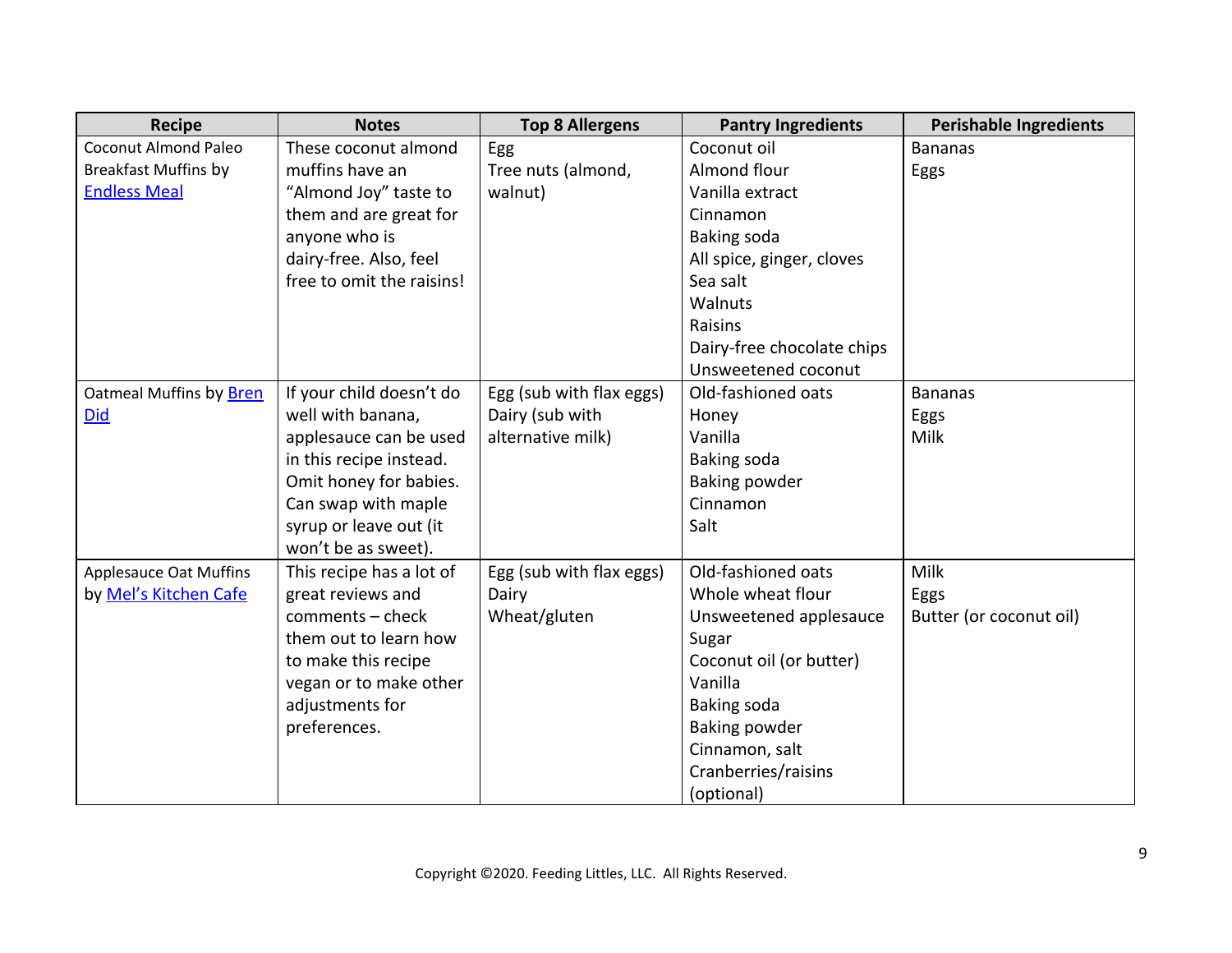| <b>Recipe</b>            | <b>Notes</b>             | <b>Top 8 Allergens</b>   | <b>Pantry Ingredients</b> | <b>Perishable Ingredients</b> |
|--------------------------|--------------------------|--------------------------|---------------------------|-------------------------------|
| Carrot Cake Blender      | This recipe doesn't have | Egg (use flax egg or egg | Rolled oats               | Eggs                          |
| Muffins by Inspiralized  | any added sugar $-$ it's | replacer)                | Flaxseed                  | Shredded carrot               |
|                          | from the banana and      | Tree nut (optional       | Cinnamon                  | <b>Banana</b>                 |
|                          | carrot - but if you want | topping)                 | Ginger                    |                               |
|                          | to make cream cheese     |                          | Salt                      |                               |
|                          | frosting it would be a   |                          | Chopped pecans (optional  |                               |
|                          | delicious addition! Omit |                          | topping)                  |                               |
|                          | chopped pecans on the    |                          |                           |                               |
|                          | top for babies.          |                          |                           |                               |
| Blender Pumpkin Spice    | You don't need to wait   | Egg (use flax egg or egg | Rolled oats               | Eggs                          |
| Muffins by Inspiralized  | for fall to enjoy        | replacer)                | Flaxseed meal             | Banana                        |
|                          | pumpkin!                 |                          | Pumpkin puree             |                               |
|                          |                          |                          | Pumpkin pie spice         |                               |
| Honey Olive Oil Zucchini | This recipe is great for | Wheat                    | Vanilla                   | Zucchini                      |
| Muffins by Pinch of Yum  | using up extra zucchini  | Egg                      | Olive oil                 | Eggs                          |
|                          | and contains olive oil,  |                          | Maple syrup               |                               |
|                          | which is a fun and       |                          | Honey                     |                               |
|                          | unexpected muffin        |                          | Whole wheat flour         |                               |
|                          | ingredient. This recipe  |                          | All-purpose flour         |                               |
|                          | contains a decent        |                          | Baking soda               |                               |
|                          | amount of added          |                          | <b>Baking powder</b>      |                               |
|                          | sweetener but has a lot  |                          | Salt                      |                               |
|                          | of nourishing            |                          | Cinnamon                  |                               |
|                          | ingredients.             |                          |                           |                               |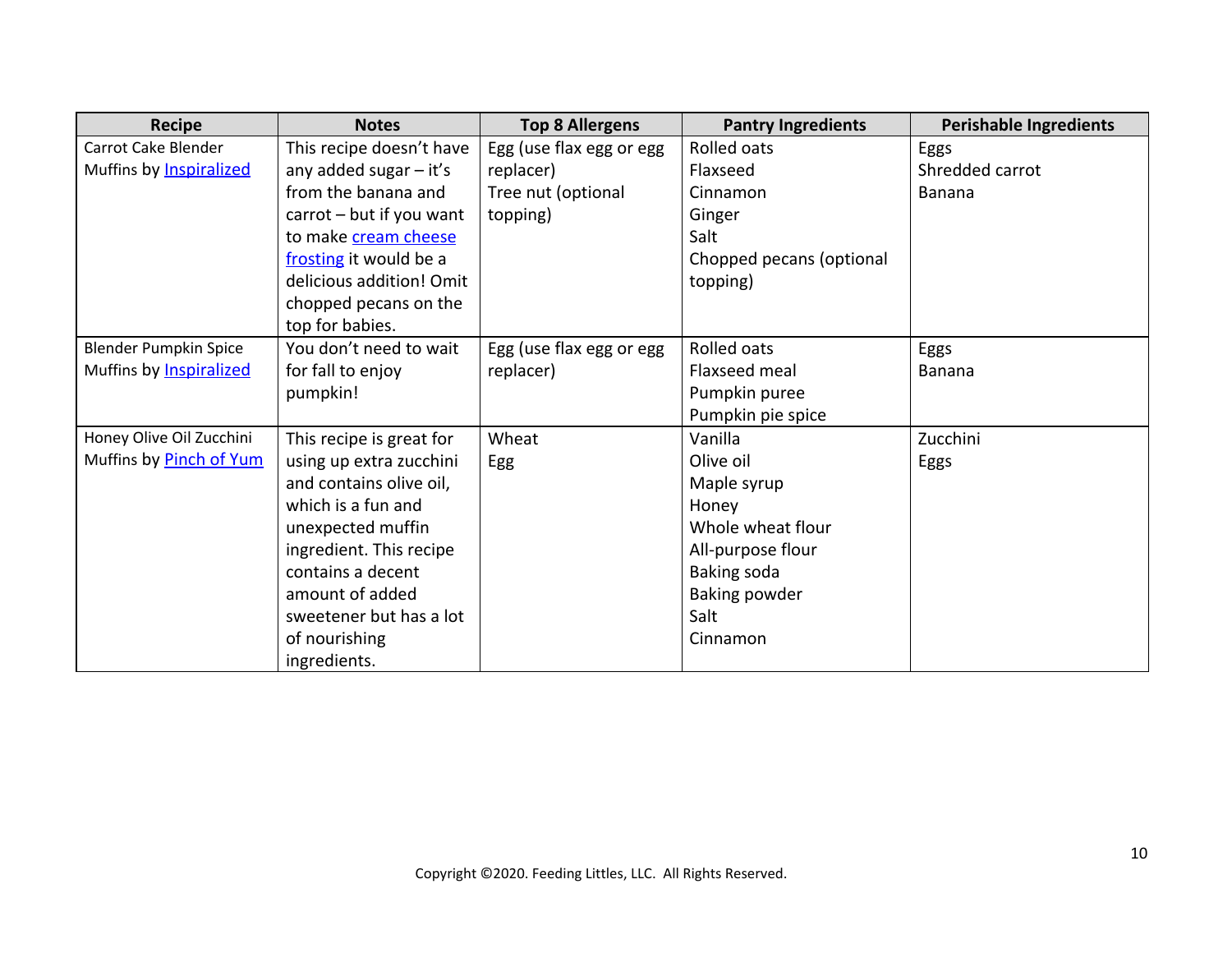| <b>Recipe</b>                   | <b>Notes</b>               | <b>Top 8 Allergens</b> | <b>Pantry Ingredients</b>  | <b>Perishable Ingredients</b> |
|---------------------------------|----------------------------|------------------------|----------------------------|-------------------------------|
| <b>Strawberry Muffins by</b>    | You guys, it's Martha      | Wheat                  | Sugar                      | Fresh strawberries            |
| <b>Martha Stewart</b>           | Stewart. These muffins     | Egg                    | All-purpose flour          | <b>Buttermilk</b>             |
|                                 | are a great way to use     | Dairy                  | Whole wheat flour          | Egg                           |
|                                 | up strawberries that are   |                        | Baking powder              |                               |
|                                 | on their last day.         |                        | <b>Baking soda</b>         |                               |
|                                 |                            |                        | Salt                       |                               |
|                                 |                            |                        | Cinnamon                   |                               |
|                                 |                            |                        | Light oil or vegetable oil |                               |
|                                 |                            |                        | Vanilla extract            |                               |
| Paleo Vegan Blueberry           | These are gluten-free,     | Tree nuts              | Flaxseed meal              | Lemon                         |
| Muffins by Paleo                | dairy free, maintain a     |                        | Almond flour               | Fresh blueberries             |
| <b>Running Mama</b>             | great muffin texture,      |                        | Tapioca flour (or          |                               |
|                                 | and offer almost as        |                        | arrowroot)                 |                               |
|                                 | much protein as an egg!    |                        | <b>Baking soda</b>         |                               |
|                                 | Fresh blueberries are      |                        | Cashew or almond butter    |                               |
|                                 | recommended as to not      |                        | Maple syrup                |                               |
|                                 | add extra moisture to      |                        | Unsweetened applesauce     |                               |
|                                 | the batter.                |                        | Vanilla extract, sea salt  |                               |
| Customizable                    | This recipe creates a      | None                   | Sorghum gum flour          | Dairy-free milk of choice     |
| <b>Allergy-Friendly Muffins</b> | nice base for a classic    |                        | Millet flour               |                               |
| by <b>Allergic Living</b>       | muffin, just add in your   |                        | Sugar                      |                               |
|                                 | family's favorite mix-ins, |                        | Tapioca flour              |                               |
|                                 | such as chocolate          |                        | Xanthan gum (available in  |                               |
|                                 | chips, fruit, or           |                        | baking aisle or online)    |                               |
|                                 | sunflower seeds.           |                        | Cinnamon, salt             |                               |
|                                 |                            |                        | Baking soda                |                               |
|                                 |                            |                        | Apple cider vinegar (see   |                               |
|                                 |                            |                        | Recipe Tips in link)       |                               |
|                                 |                            |                        | Light olive oil            |                               |
|                                 |                            |                        | Vanilla extract            |                               |
|                                 |                            |                        |                            |                               |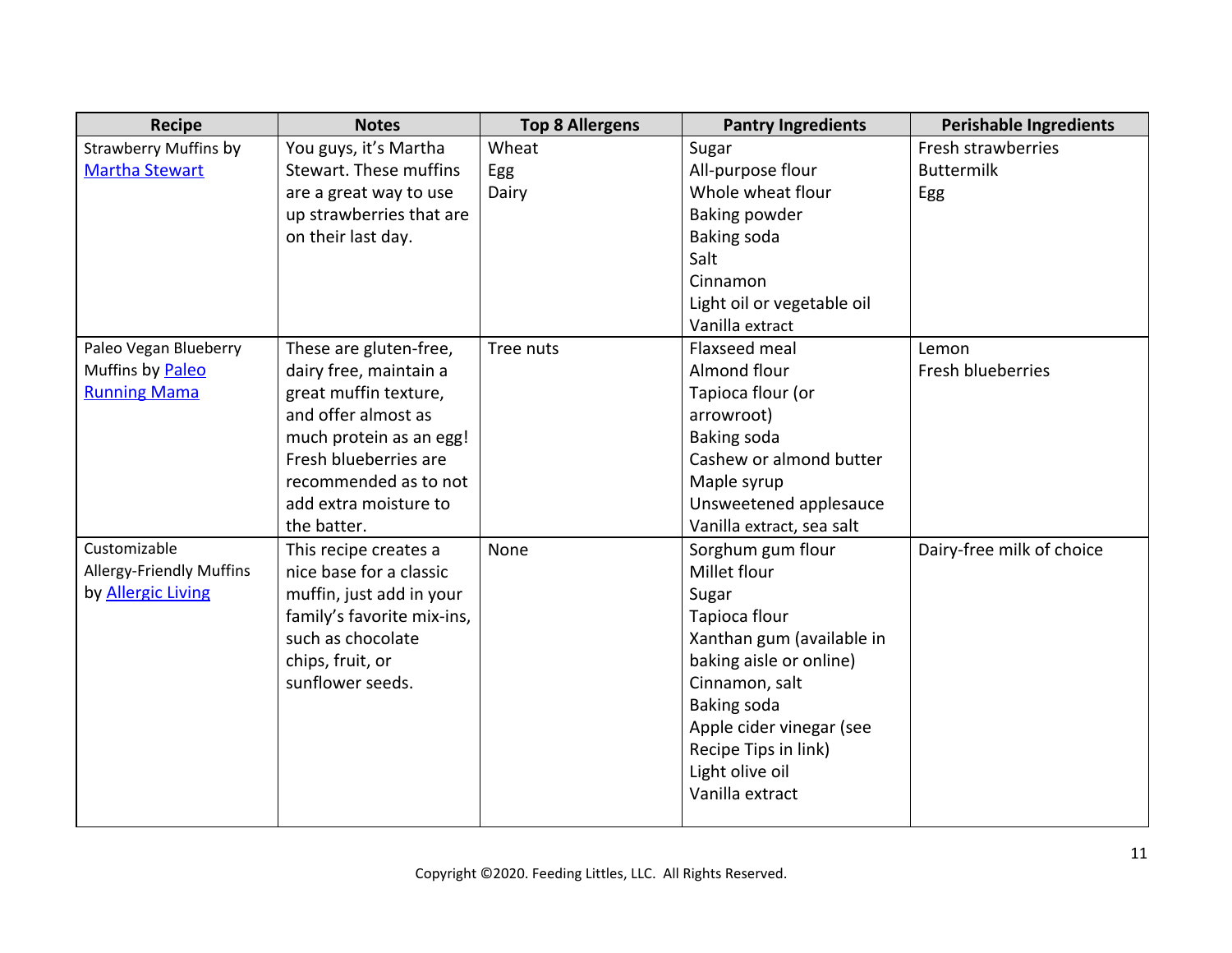| <b>Recipe</b>                | <b>Notes</b>              | <b>Top 8 Allergens</b> | <b>Pantry Ingredients</b>           | <b>Perishable Ingredients</b> |
|------------------------------|---------------------------|------------------------|-------------------------------------|-------------------------------|
| Allergy-Free, Gluten-free    | Who doesn't love          | None                   | Gluten-free flour mix               | Rice milk                     |
| Vegan Donut Muffins by       | donuts? These are great   |                        | Xanthan gum (available in           | Lemon juice                   |
| <b>Cybele Pascal</b>         | for a weekend or          |                        | baking aisle or online)             |                               |
|                              | birthday breakfast and    |                        | Baking soda                         |                               |
|                              | taste awesome. There is   |                        | <b>Baking powder</b>                |                               |
|                              | a fair amount of added    |                        | Salt                                |                               |
|                              | sugar to the recipe, but  |                        | <b>Nutmeg</b>                       |                               |
|                              | they are delicious and    |                        | Butter-flavor shortening            |                               |
|                              | fun! These muffins are    |                        | Sugar                               |                               |
|                              | energy packed and         |                        | Egg replacer ( <i>EnerG brand</i> , |                               |
|                              | major-allergen free,      |                        | <b>Bob's Red Mill</b> , available   |                               |
|                              | which is a great option   |                        | online, via Amazon or at            |                               |
|                              | for our allergy families! |                        | Walmart)                            |                               |
|                              |                           |                        | Vanilla extract                     |                               |
|                              |                           |                        | Cinnamon                            |                               |
| Lemon Poppy Seed             | These muffins are         | Egg                    | Oat flour (gluten-free if           | Eggs                          |
| Muffins by <b>Erin Lives</b> | oat-flour based so they   | Dairy                  | needed)                             | Lemon juice and zest          |
| Whole                        | can be gluten-free!       |                        | <b>Baking powder</b>                | Greek yogurt                  |
|                              | They are delicious,       |                        | Baking soda                         |                               |
|                              | filling, and not too      |                        | Salt                                |                               |
|                              | sweet.                    |                        | Maple syrup                         |                               |
|                              |                           |                        | Coconut oil                         |                               |
|                              |                           |                        | Vanilla                             |                               |
|                              |                           |                        | Poppy seeds                         |                               |
|                              |                           |                        | Powdered sugar                      |                               |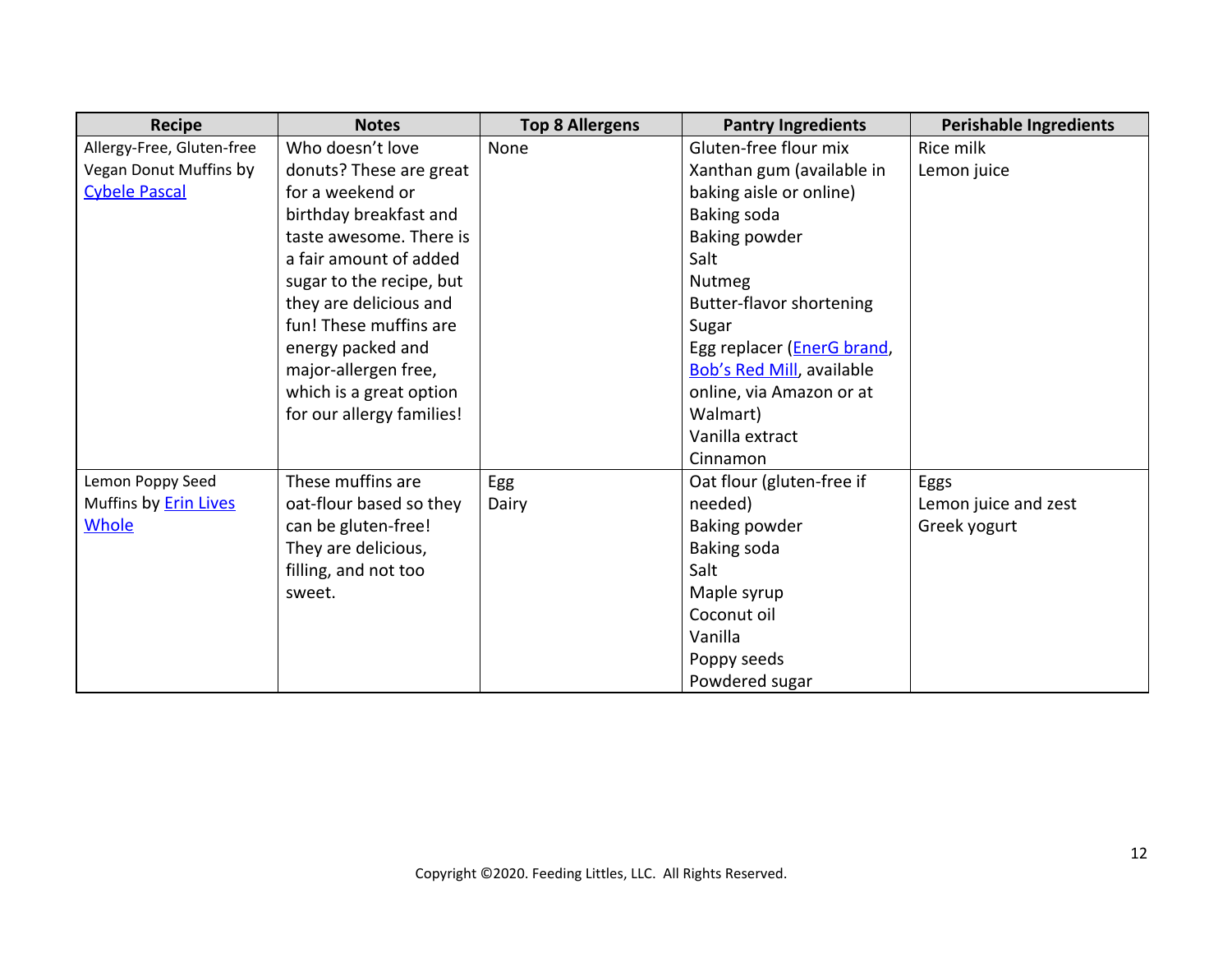### **Breakfast #6: Pancakes**

Pancakes are a staple in many homes. There are many ways to prepare, top, or serve pancakes, making them super versatile. They freeze well and are great to offer on busy mornings since you can grab them out of the fridge, heat, and serve – the perfect "I Can't Even" meal! Want to make it easier? Use a pancake mix!

Topping ideas that go beyond syrup include, nuts or nut butters, yogurt, fruit, granola, chocolate chips, or chia seeds. The options are endless! We like pancakes that have a good balance of protein and fat to help fill and fuel all morning long.

| <b>Recipe</b>              | <b>Notes</b>              | <b>Top 8 Allergens</b>  | <b>Pantry Ingredients</b> | <b>Perishable Ingredients</b> |
|----------------------------|---------------------------|-------------------------|---------------------------|-------------------------------|
| Protein Superfood          | These pancakes are        | Egg - many clients have | Oats or coconut flour     | Eggs                          |
| Pancakes by Feeding        | tried and true staples in | tried these with egg    | Optional mix-ins:         | <b>Bananas</b>                |
| Littles                    | our home. They are full   | replacers               | Pumpkin puree             | Optional mix-ins:             |
|                            | of whole-grain goodness   |                         | Maple syrup or honey      | Spinach                       |
|                            | with no added sugar.      |                         | Chia seeds                | Blueberries or other fruit    |
|                            | Double or triple the      |                         | Cinnamon                  |                               |
|                            | batch for the whole       |                         |                           |                               |
|                            | week!                     |                         |                           |                               |
| Gluten Free, Vegan Fluffy, | Sometimes we all need     | None                    | Apple cider vinegar       | Vanilla rice milk (no added   |
| Classic Pancakes by        | a big stack of pancakes,  |                         | Gluten-free flour blend   | sugar) or other               |
| <b>Allergy Awesomeness</b> | and these are major       |                         | Baking powder             | unsweetened milk of choice    |
|                            | allergen-free! Many       |                         | Salt                      |                               |
|                            | pancakes and waffles      |                         | Xanthan gum (available in |                               |
|                            | call for whipped          |                         | baking aisle or online)   |                               |
|                            | egg-whites to create air  |                         | Canned chickpeas (for     |                               |
|                            | and add to the fluffy     |                         | liquid called aquafaba)   |                               |
|                            | texture. These pancakes   |                         | Sugar                     |                               |
|                            | use the liquid from       |                         | Canola oil (can sub with  |                               |
|                            | chickpeas known as        |                         | avocado oil)              |                               |
|                            | aquafaba to create the    |                         |                           |                               |
|                            | same airy texture!        |                         |                           |                               |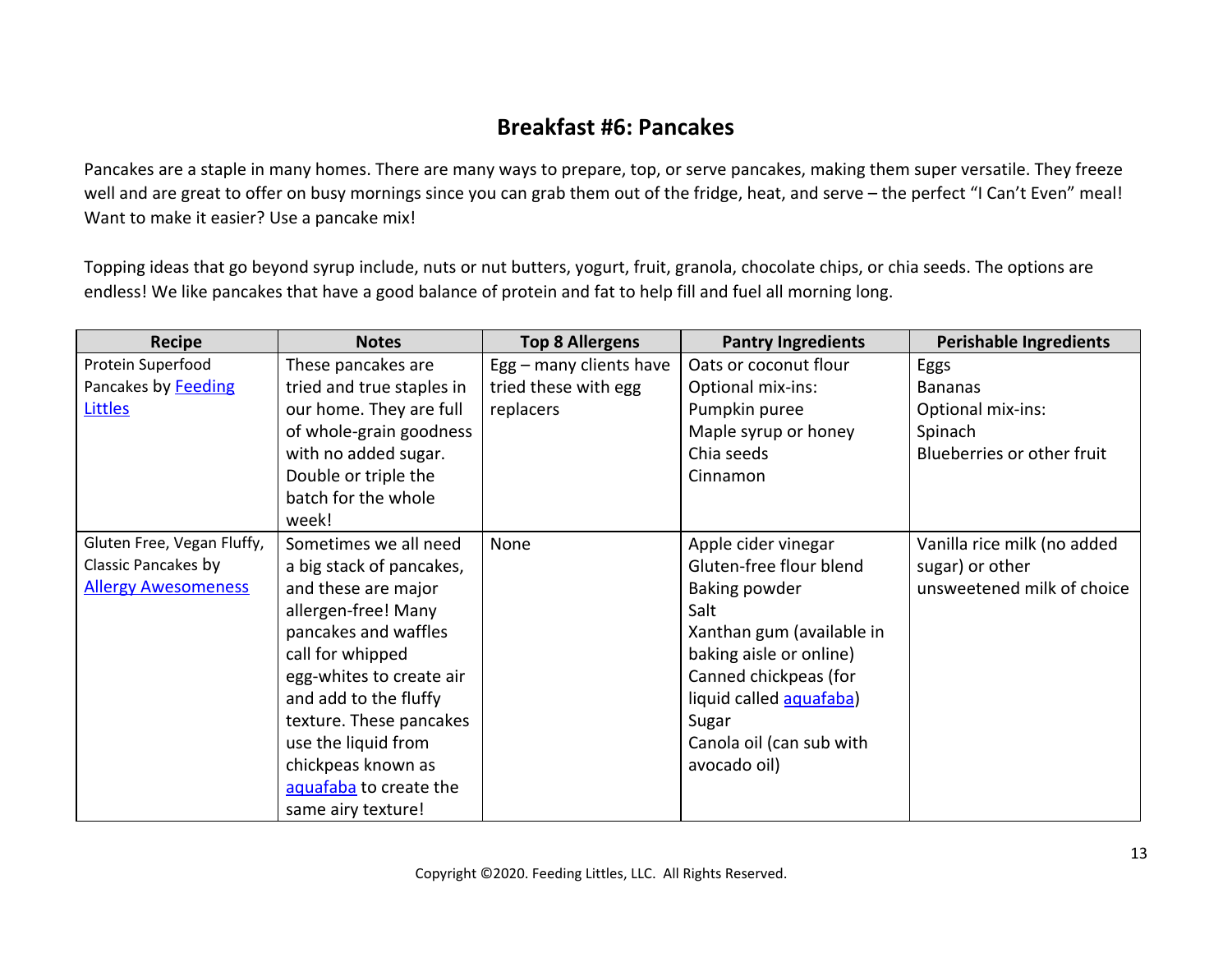| <b>Recipe</b>           | <b>Notes</b>              | <b>Top 8 Allergens</b> | <b>Pantry Ingredients</b> | <b>Perishable Ingredients</b> |
|-------------------------|---------------------------|------------------------|---------------------------|-------------------------------|
| 1-Bowl Peanut Butter    | Want a protein-packed     | Peanuts                | Flaxseed meal             | Almond milk                   |
| Protein Pancakes by     | pancake without egg or    | Tree nuts              | Apple cider vinegar       |                               |
| <b>Minimalist Baker</b> | banana? Here you go!      |                        | Maple syrup               |                               |
|                         |                           |                        | Vanilla extract           |                               |
|                         |                           |                        | Salted peanut butter or   |                               |
|                         |                           |                        | almond butter             |                               |
|                         |                           |                        | Coconut oil               |                               |
|                         |                           |                        | Baking soda               |                               |
|                         |                           |                        | Baking powder             |                               |
|                         |                           |                        | Sea salt                  |                               |
|                         |                           |                        | Gluten-free oat flour     |                               |
| Easy Eggless Crepes by  | These eggless crepes are  | Dairy                  | All-purpose flour         | <b>Milk</b>                   |
| Mommy's Home            | easy in a pinch and can   | Wheat/gluten           | Salt                      | <b>Butter</b>                 |
| <b>Cooking</b>          | be served in both sweet   |                        | Sugar                     |                               |
|                         | or savory ways. Fill with |                        | Garlic powder             |                               |
|                         | veggies, cheese, seeds,   |                        | <b>Black pepper</b>       |                               |
|                         | or meats to create a      |                        |                           |                               |
|                         | protein-packed            |                        |                           |                               |
|                         | breakfast. Add fruit,     |                        |                           |                               |
|                         | powdered sugar, or a      |                        |                           |                               |
|                         | drizzle of chocolate to   |                        |                           |                               |
|                         | the sweet version!        |                        |                           |                               |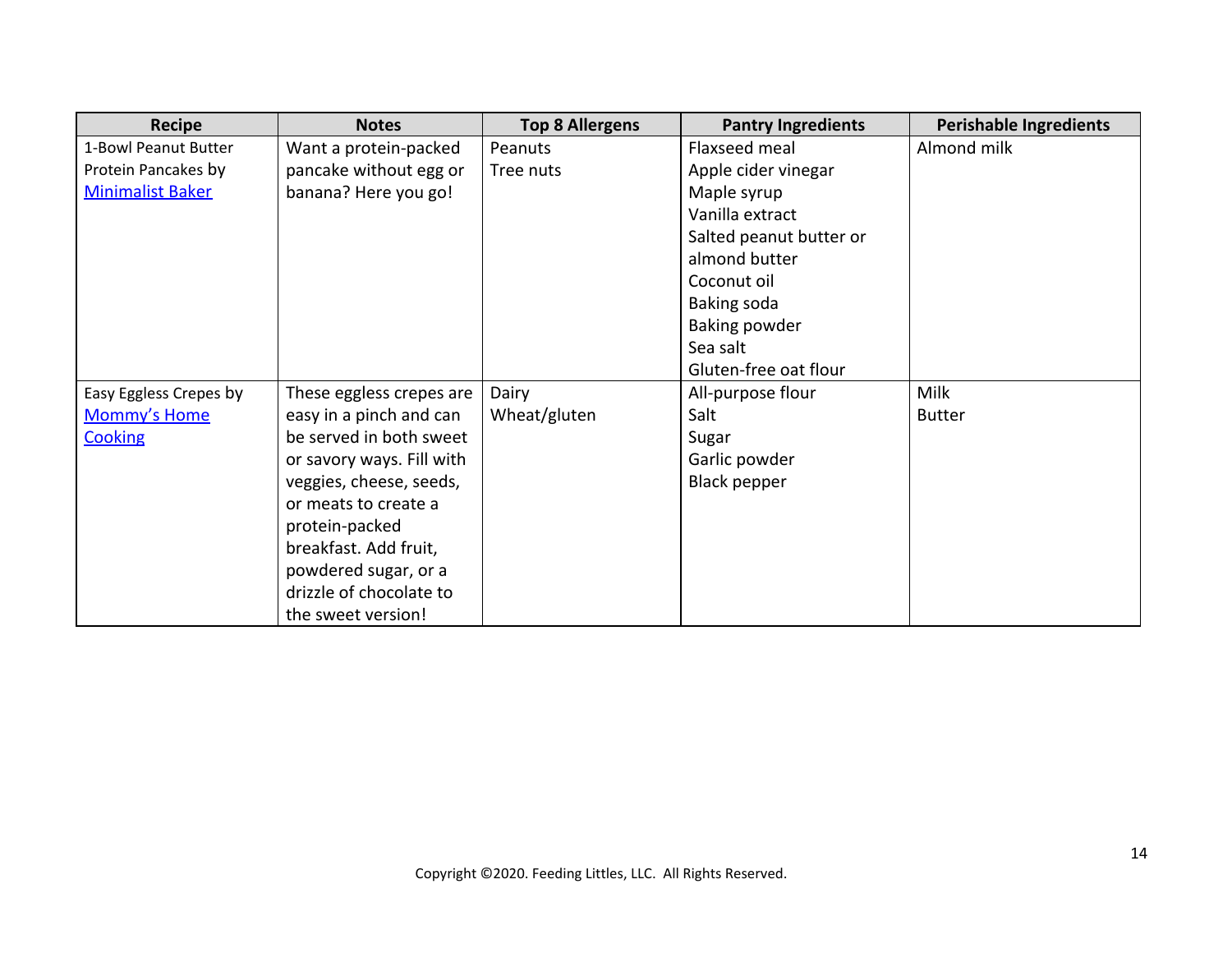| <b>Recipe</b>           | <b>Notes</b>             | <b>Top 8 Allergens</b> | <b>Pantry Ingredients</b> | <b>Perishable Ingredients</b> |
|-------------------------|--------------------------|------------------------|---------------------------|-------------------------------|
| Dutch Baby Pancake by   | Dutch babies are a       | Dairy                  | Vanilla extract           | Eggs                          |
| <b>Fifteen Spatulas</b> | "fancy" breakfast        | Wheat/gluten           | Almond extract            | Milk                          |
|                         | without the fancy prep   | Egg                    | Sugar (granulated and     | <b>Butter</b>                 |
|                         | time. They are fun for   |                        | confectioner's)           | Fresh berries                 |
|                         | the whole family to      |                        | All-purpose flour         |                               |
|                         | watch rise in the oven,  |                        | Nutmeg (recipe calls for  |                               |
|                         | and even more fun to     |                        | freshly, but let's be     |                               |
|                         | eat.                     |                        | honest you'll prob use    |                               |
|                         |                          |                        | what you've got in your   |                               |
|                         | Though this recipe calls |                        | spice cabinet)            |                               |
|                         | for dairy milk, butter,  |                        |                           |                               |
|                         | and wheat flour,         |                        |                           |                               |
|                         | non-dairy milk, vegan    |                        |                           |                               |
|                         | butter, and gluten free  |                        |                           |                               |
|                         | flours may be            |                        |                           |                               |
|                         | substituted.             |                        |                           |                               |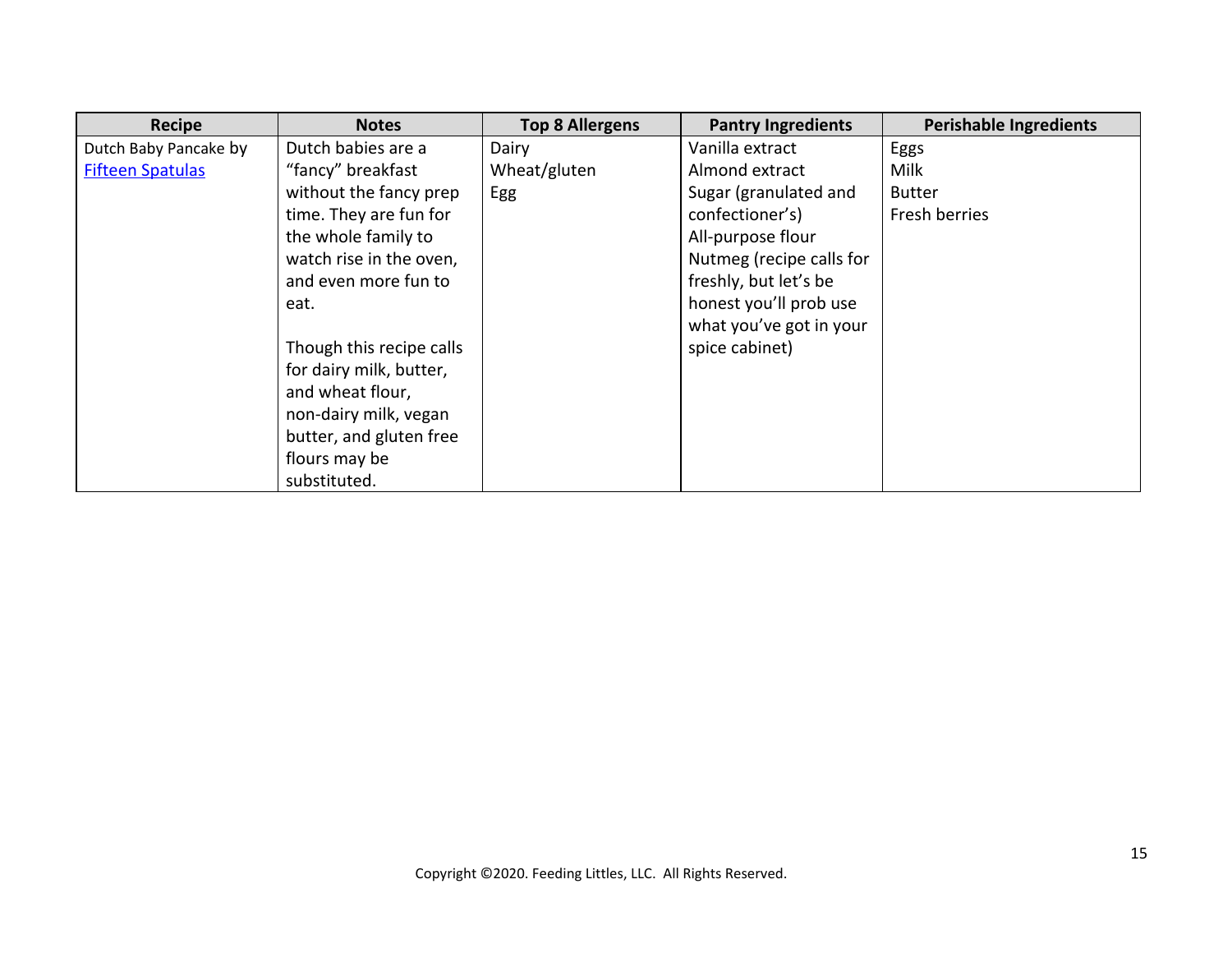### **Breakfast #7: Smoothies**

Who loves smoothies? We do! Smoothies are a delicious, easy, and filling breakfast that also happen to just be beautiful and fun to drink. Kids get excited by different color smoothies, and they're a great way to use up produce that's about to go bad.

Smoothies are sort of a personal journey – everyone has different preferences and needs around sweetness and creaminess, and that's what makes them great. They generally follow a basic formula: a liquid base, produce, protein and fat, add-ins, and toppings. Using frozen fruit creates a great texture and is also a fabulous way to use your overly ripe bananas that you've tossed in the freezer! Experiment to find your own favorite flavor, try mixing for a fun color, or try one of our favorites to get started!

*For all smoothie recipes, pour liquid first into a high-powered blender, add remaining ingredients, blend until smooth, and serve!*

**Caveat:** while smoothies are a great option for a different type of beverage, it's important for your kids to see these fruits and veggies in their whole form first. Let them help you make the smoothie so they know what's in it – sneaking veggies in may backfire in the long run. Also, we recommend offering a smoothie as part of a meal for kids, not the entire meal, because many kids don't gain the same satiety or satisfaction from drinking something as they do from eating it.

Additionally, we want to be mindful of dental health if kids are drinking smoothies throughout the day. Make sure to offer them as part of meals or snacks instead of a beverage to be sipped on for hours. Offer water afterwards!

*Can babies have smoothies?* Yes at 6+ months, although we do want them to focus on breast milk or formula as their main beverage. If serving smoothies to babies, offer a few sips at a time instead of large quantities. They can be a great way to introduce allergens like tree nuts (in the form of almond butter, almond milk, cashew butter) or peanuts (peanut butter).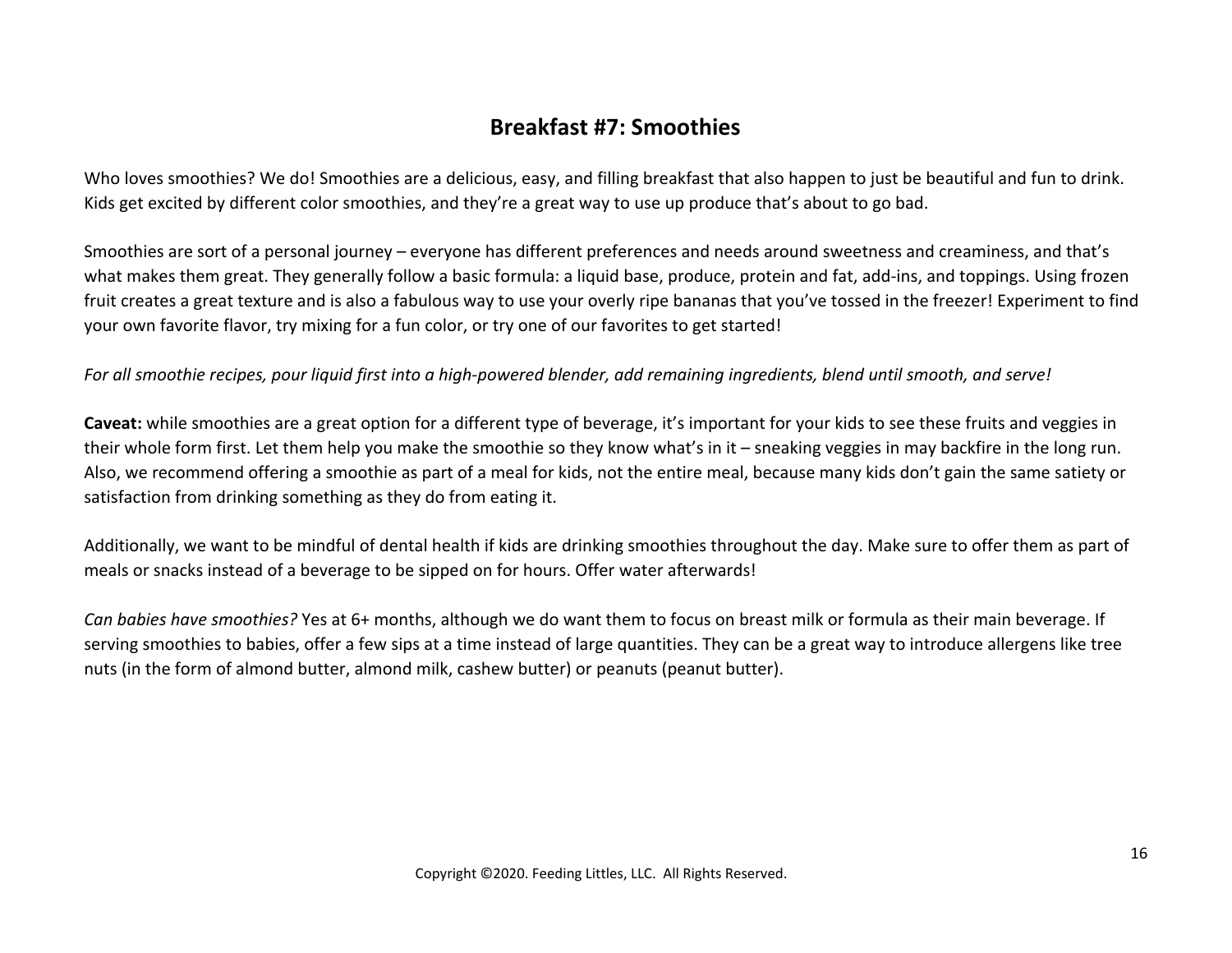| <b>Smoothie Options</b> |                     |                     |                                  |                                 |                                           |
|-------------------------|---------------------|---------------------|----------------------------------|---------------------------------|-------------------------------------------|
| <b>Liquid Base</b>      |                     | <b>Produce</b>      | <b>Protein and Fats</b>          | <b>Sweeteners</b><br>(optional) | <b>Add-Ins and Toppings</b><br>(optional) |
| Preferred:              | White:              | Yellow:             | Yogurt                           | Pitted dates                    | lce.                                      |
| Milk (dairy or          | <b>Banana</b>       | Mango               | <b>Nuts</b>                      | Maple syrup                     | Vanilla extract                           |
| non-dairy)              | Plantain            | Lemon               | Nut butter                       | Honey (12+                      | <b>Oats</b>                               |
| Water                   | Red:                | Peaches             | Sunflower seeds                  | months)                         | Coca-nibs                                 |
| Also:                   | <b>Strawberries</b> | Pineapple           | Coconut oil                      | Agave                           | Cocoa                                     |
| <b>Fruit Juices</b>     | Raspberries         | Green:              | Sun butter                       | Simple syrup                    | Chocolate chips                           |
| <b>Coconut Water</b>    | Cherries            | Kale                | Silken tofu                      |                                 | Coconut flakes                            |
|                         | <b>Beets</b>        | Spinach             | Chia seeds                       |                                 | Tumeric                                   |
| Note: we                | Gogi berries        | Apple               | Hemp hearts                      |                                 | <b>Spices</b>                             |
| recommend using         | Pitaya              | Cucumber            | Flax seeds                       |                                 |                                           |
| whole fruit instead     | Orange:             | <b>Purple:</b>      | Avocado                          |                                 |                                           |
| of juice as much as     | Carrot              | <b>Blackberries</b> |                                  |                                 |                                           |
| possible in             | Orange              | Prunes              | Some families use a small        |                                 |                                           |
| smoothies.              |                     |                     | amount collagen or other         |                                 |                                           |
|                         |                     |                     | protein powder if they're        |                                 |                                           |
|                         |                     |                     | struggling to find protein       |                                 |                                           |
|                         |                     |                     | options for their kids - talk to |                                 |                                           |
|                         |                     |                     | your doc about this. They likely |                                 |                                           |
|                         |                     |                     | don't need protein powder but    |                                 |                                           |
|                         |                     |                     | in some cases it might be        |                                 |                                           |
|                         |                     |                     | indicated.                       |                                 |                                           |